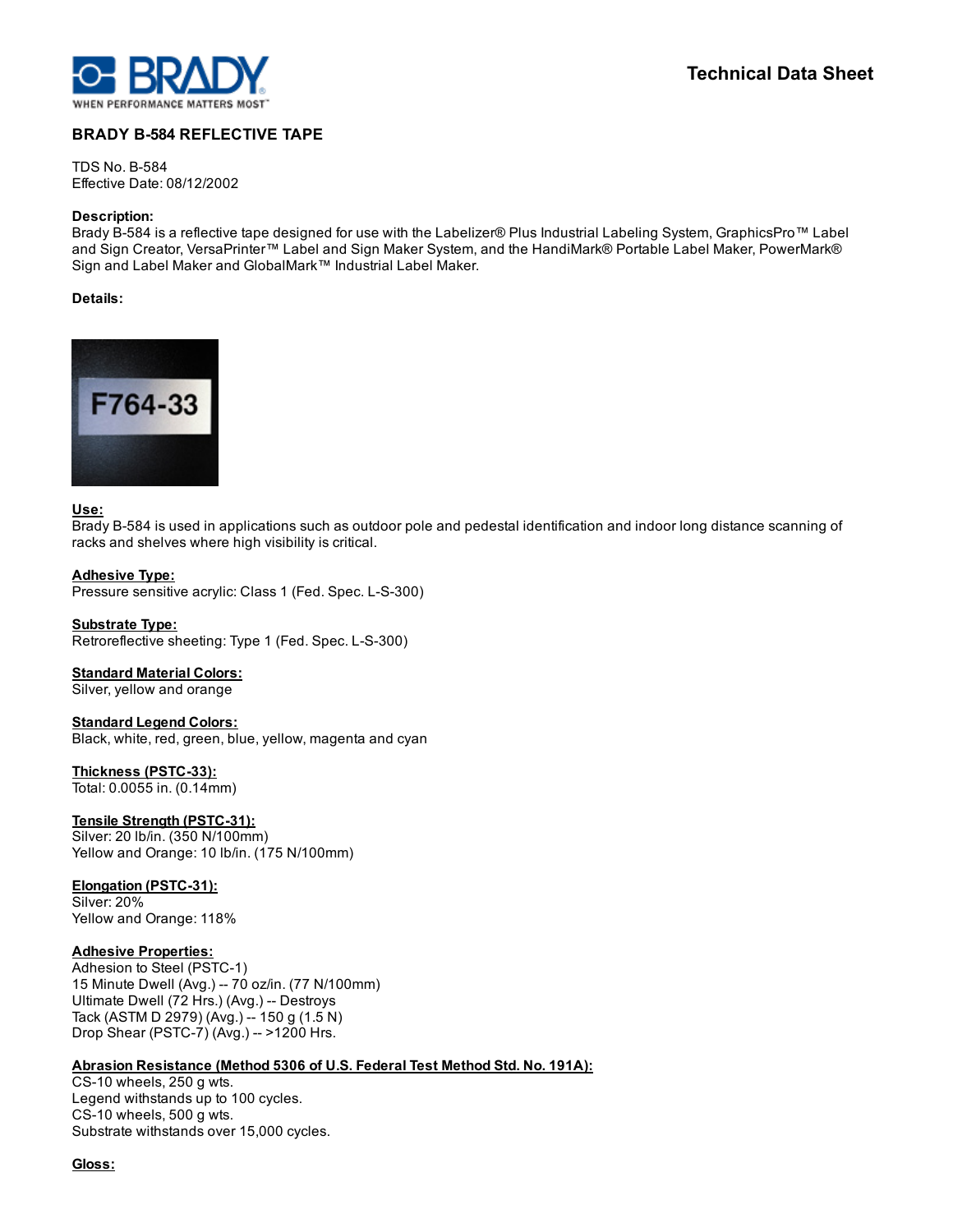#### Reflectivity:

Reflectivity 1 (Fed. Spec. L-S-300)

### Minimum Application Temperature:

Silver: 50°F (10°C) Yellow and Orange: 0°F (-18°C)

#### Service Temperature:

40°F to 158°F (40°C to 70°C)

# Average Outdoor Durability:

46 years (Average expected outdoor life of product will depend on user definition of failure, climatic conditions and mounting techniques.)

# Chemical Resistance:

| <b>REAGENT</b>        | <b>7 DAY IMMERSION</b> | <b>DIP TEST</b> | <b>RUB TEST</b> |
|-----------------------|------------------------|-----------------|-----------------|
| 30% Sulfuric Acid     | F                      | <b>NE</b>       | <b>NE</b>       |
| 10% Sulfuric Acid     | F                      | NE              | <b>NE</b>       |
| 30% HCI               | $\overline{F}$         | NE              | NE              |
| 10% HCI               | F                      | <b>NE</b>       | <b>NE</b>       |
| 50% NaOH              | F                      | <b>NE</b>       | N <sub>E</sub>  |
| 10% NaOH              | F                      | <b>NE</b>       | <b>NE</b>       |
| Methyl Ethyl Ketone   | F                      | $\overline{F}$  | F               |
| Acetone               | F                      | $\overline{F}$  | F               |
| 1,1,1-Trichloroethane | F                      | F               | F               |
| Methanol              | F                      | <b>NE</b>       | F               |
| IPA (Isopropanol)     | F                      | <b>NE</b>       | F               |
| ASTM#3 Oil            | <b>NE</b>              | <b>NE</b>       | <b>NE</b>       |
| SAE 20 Oil            | <b>NE</b>              | <b>NE</b>       | <b>NE</b>       |
| Alconox®              | <b>NE</b>              | <b>NE</b>       | <b>NE</b>       |
| Toluene               | F                      | F               | F               |
| Mineral Spirits       | <b>NE</b>              | <b>NE</b>       | <b>NE</b>       |
| Glacial Acetic Acid   | F                      | F               | F               |
| 5% Acetic Acid        | F                      | <b>NE</b>       | <b>NE</b>       |
| Diesel Fuel           | F                      | <b>NE</b>       | <b>NE</b>       |
| Heptane               | F                      | <b>NE</b>       | F               |
| Conc. Ammonia         | F                      | <b>NE</b>       | <b>NE</b>       |
| 10% Ammonia           | <b>NE</b>              | <b>NE</b>       | N <sub>E</sub>  |
| Kerosene              | F                      | <b>NE</b>       | F               |
| Water                 | <b>NE</b>              | <b>NE</b>       | <b>NE</b>       |
| <b>IGasoline</b>      | F                      | F               | F               |
| 20% Sodium Carbonate  | <b>NE</b>              | <b>NT</b>       | N <sub>E</sub>  |
| 2% Sodium Carbonate   | <b>NE</b>              | <b>NT</b>       | <b>NE</b>       |
| 10% NaCl              | <b>NE</b>              | <b>NT</b>       | <b>NE</b>       |
| Bleach                | <b>NE</b>              | <b>NT</b>       | <b>NE</b>       |

NE = No Effect

NT = Not Tested

F = Failed (affected Sample)

7 Day Immersion: Immersed in reagent for 7 days. Dip Test: Five 10 minute dips in reagent with 30 minute recovery. Rub Test: Rubbed sample for 1 minute with swab soaked in reagent.

#### Shelf Life:

1 year when stored at 70°F (21°C) and 40% to 50% R.H.